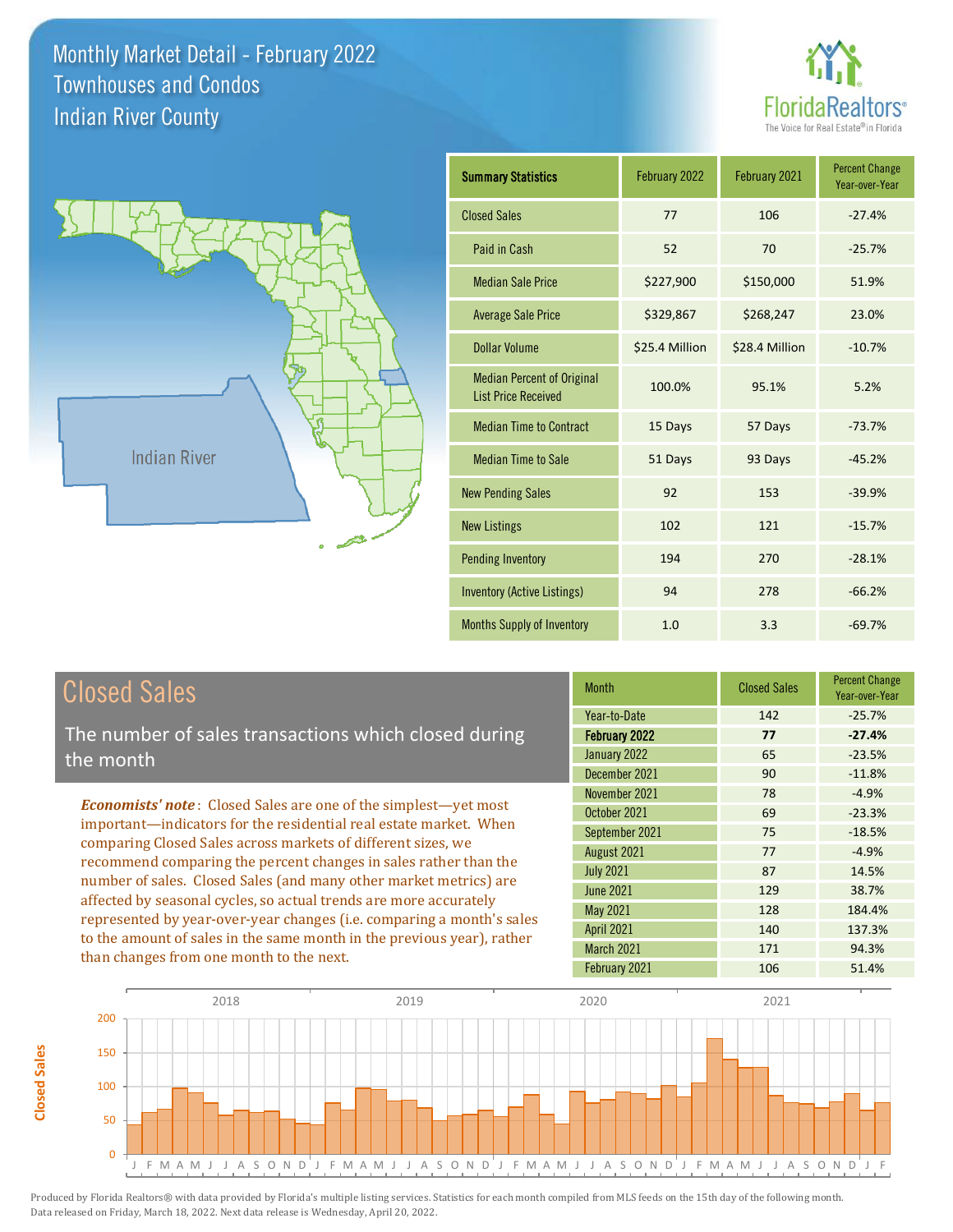

| Cash Sales                                                                     | <b>Month</b>      | <b>Cash Sales</b> | <b>Percent Change</b><br>Year-over-Year |
|--------------------------------------------------------------------------------|-------------------|-------------------|-----------------------------------------|
|                                                                                | Year-to-Date      | 102               | $-20.9%$                                |
| The number of Closed Sales during the month in which                           | February 2022     | 52                | $-25.7%$                                |
| buyers exclusively paid in cash                                                | January 2022      | 50                | $-15.3%$                                |
|                                                                                | December 2021     | 63                | 0.0%                                    |
|                                                                                | November 2021     | 55                | 5.8%                                    |
|                                                                                | October 2021      | 48                | $-4.0%$                                 |
| <b>Economists' note:</b> Cash Sales can be a useful indicator of the extent to | September 2021    | 52                | $-8.8%$                                 |
| which investors are participating in the market. Why? Investors are            | August 2021       | 52                | $-10.3%$                                |
| far more likely to have the funds to purchase a home available up front,       | <b>July 2021</b>  | 69                | 38.0%                                   |
| whereas the typical homebuyer requires a mortgage or some other                | June 2021         | 90                | 60.7%                                   |
| form of financing. There are, of course, many possible exceptions, so          | May 2021          | 88                | 238.5%                                  |
| this statistic should be interpreted with care.                                | <b>April 2021</b> | 93                | 138.5%                                  |



## Cash Sales as a Percentage of Closed Sales

The percentage of Closed Sales during the month which were Cash Sales

*Economists' note* : This statistic is simply another way of viewing Cash Sales. The remaining percentages of Closed Sales (i.e. those not paid fully in cash) each month involved some sort of financing, such as mortgages, owner/seller financing, assumed loans, etc.

| <b>Month</b>      | <b>Percent of Closed</b><br><b>Sales Paid in Cash</b> | <b>Percent Change</b><br>Year-over-Year |
|-------------------|-------------------------------------------------------|-----------------------------------------|
| Year-to-Date      | 71.8%                                                 | 6.4%                                    |
| February 2022     | 67.5%                                                 | 2.3%                                    |
| January 2022      | 76.9%                                                 | 10.8%                                   |
| December 2021     | 70.0%                                                 | 13.3%                                   |
| November 2021     | 70.5%                                                 | 11.2%                                   |
| October 2021      | 69.6%                                                 | 25.2%                                   |
| September 2021    | 69.3%                                                 | 11.8%                                   |
| August 2021       | 67.5%                                                 | $-5.7%$                                 |
| <b>July 2021</b>  | 79.3%                                                 | 20.5%                                   |
| <b>June 2021</b>  | 69.8%                                                 | 15.9%                                   |
| <b>May 2021</b>   | 68.8%                                                 | 19.0%                                   |
| <b>April 2021</b> | 66.4%                                                 | 0.5%                                    |
| March 2021        | 64.3%                                                 | $-2.4%$                                 |
| February 2021     | 66.0%                                                 | 12.6%                                   |

March 2021 110 110 89.7%

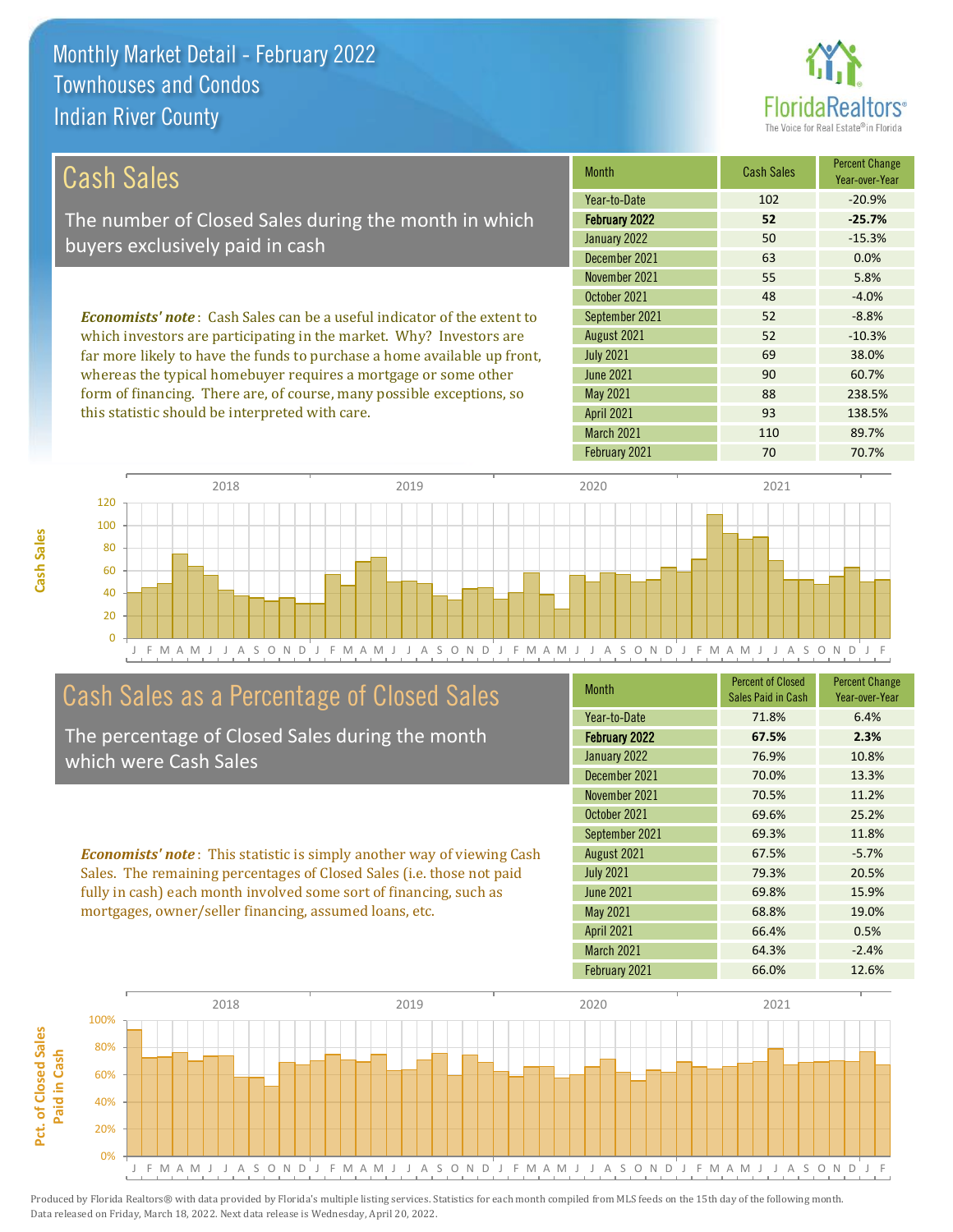

| Median Sale Price                                                         | <b>Month</b>      | <b>Median Sale Price</b> | <b>Percent Change</b><br>Year-over-Year |
|---------------------------------------------------------------------------|-------------------|--------------------------|-----------------------------------------|
|                                                                           | Year-to-Date      | \$235,000                | 47.0%                                   |
| The median sale price reported for the month (i.e. 50%                    | February 2022     | \$227,900                | 51.9%                                   |
| of sales were above and 50% of sales were below)                          | January 2022      | \$235,000                | 23.7%                                   |
|                                                                           | December 2021     | \$231,000                | 33.3%                                   |
|                                                                           | November 2021     | \$190,000                | 18.8%                                   |
| <b>Economists' note:</b> Median Sale Price is our preferred summary       | October 2021      | \$190,000                | 24.2%                                   |
| statistic for price activity because, unlike Average Sale Price, Median   | September 2021    | \$200,000                | 1.0%                                    |
| Sale Price is not sensitive to high sale prices for small numbers of      | August 2021       | \$210,000                | 34.6%                                   |
| homes that may not be characteristic of the market area. Keep in mind     | <b>July 2021</b>  | \$188,900                | $-6.3%$                                 |
| that median price trends over time are not always solely caused by        | June 2021         | \$230,000                | 39.4%                                   |
| changes in the general value of local real estate. Median sale price only | May 2021          | \$218,500                | 39.3%                                   |
| reflects the values of the homes that sold each month, and the mix of     | <b>April 2021</b> | \$207,000                | 44.3%                                   |
| the types of homes that sell can change over time.                        | March 2021        | \$175,000                | $-5.4%$                                 |



## Average Sale Price

The average sale price reported for the month (i.e. total sales in dollars divided by the number of sales)

*Economists' note* : Usually, we prefer Median Sale Price over Average Sale Price as a summary statistic for home prices. However, Average Sale Price does have its uses—particularly when it is analyzed alongside the Median Sale Price. For one, the relative difference between the two statistics can provide some insight into the market for higher-end homes in an area.

| <b>Month</b>         | <b>Average Sale Price</b> | <b>Percent Change</b><br>Year-over-Year |
|----------------------|---------------------------|-----------------------------------------|
| Year-to-Date         | \$374,372                 | 31.8%                                   |
| <b>February 2022</b> | \$329,867                 | 23.0%                                   |
| January 2022         | \$427,094                 | 40.5%                                   |
| December 2021        | \$390,966                 | 44.0%                                   |
| November 2021        | \$299,001                 | 2.6%                                    |
| October 2021         | \$314,052                 | 32.2%                                   |
| September 2021       | \$299,032                 | 24.4%                                   |
| August 2021          | \$298,192                 | 26.8%                                   |
| <b>July 2021</b>     | \$321,494                 | 17.0%                                   |
| <b>June 2021</b>     | \$392,673                 | 54.4%                                   |
| <b>May 2021</b>      | \$412,901                 | 102.7%                                  |
| <b>April 2021</b>    | \$306,796                 | 22.5%                                   |
| March 2021           | \$321,668                 | 10.6%                                   |
| February 2021        | \$268,247                 | 15.4%                                   |

February 2021 **\$150,000** -6.3%



**Average Sale Price Average Sale Price**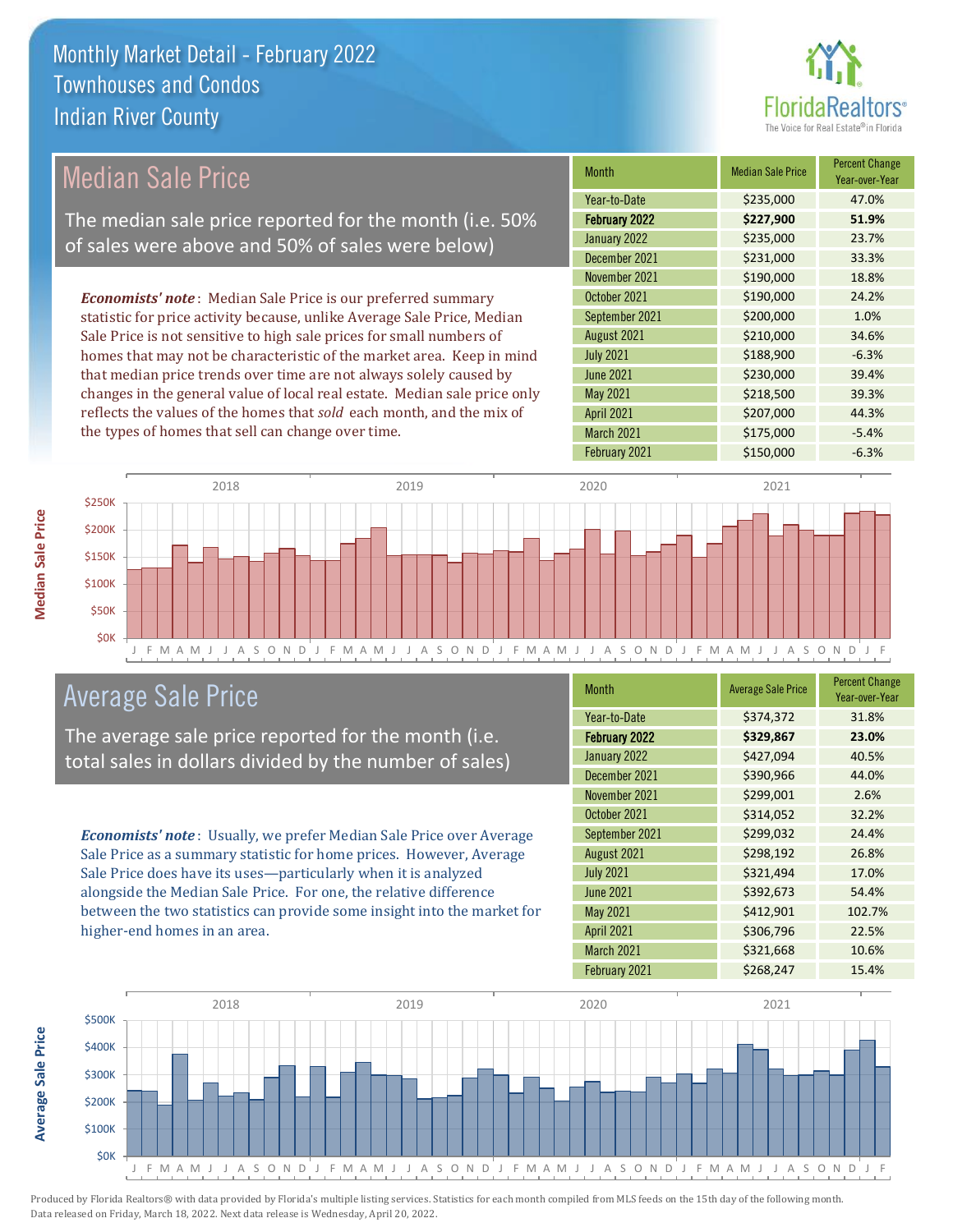

\$43.0 Million 190.8%

March 2021 \$55.0 Million 114.8%

April 2021

| Dollar Volume                                                                   | <b>Month</b>     | <b>Dollar Volume</b> | <b>Percent Change</b><br>Year-over-Year |
|---------------------------------------------------------------------------------|------------------|----------------------|-----------------------------------------|
|                                                                                 | Year-to-Date     | \$53.2 Million       | $-2.0%$                                 |
| The sum of the sale prices for all sales which closed                           | February 2022    | \$25.4 Million       | $-10.7%$                                |
| during the month                                                                | January 2022     | \$27.8 Million       | 7.5%                                    |
|                                                                                 | December 2021    | \$35.2 Million       | 27.1%                                   |
|                                                                                 | November 2021    | \$23.3 Million       | $-2.4%$                                 |
| <b>Economists' note</b> : Dollar Volume is simply the sum of all sale prices in | October 2021     | \$21.7 Million       | 1.4%                                    |
| a given time period, and can quickly be calculated by multiplying               | September 2021   | \$22.4 Million       | 1.4%                                    |
| Closed Sales by Average Sale Price. It is a strong indicator of the health      | August 2021      | \$23.0 Million       | 20.5%                                   |
| of the real estate industry in a market, and is of particular interest to       | <b>July 2021</b> | \$28.0 Million       | 33.9%                                   |
| real estate professionals, investors, analysts, and government agencies.        | <b>June 2021</b> | \$50.7 Million       | 114.2%                                  |
| Potential home sellers and home buyers, on the other hand, will likely          | May 2021         | \$52.9 Million       | 476.4%                                  |



## Median Percent of Original List Price Received

be better served by paying attention to trends in the two components

of Dollar Volume (i.e. sales and prices) individually.

The median of the sale price (as a percentage of the original list price) across all properties selling during the month

*Economists' note* : The Median Percent of Original List Price Received is useful as an indicator of market recovery, since it typically rises as buyers realize that the market may be moving away from them and they need to match the selling price (or better it) in order to get a contract on the house. This is usually the last measure to indicate a market has shifted from down to up, so it is what we would call a *lagging* indicator.

| <b>Month</b>      | Med. Pct. of Orig.<br><b>List Price Received</b> | <b>Percent Change</b><br>Year-over-Year |
|-------------------|--------------------------------------------------|-----------------------------------------|
| Year-to-Date      | 100.0%                                           | 5.0%                                    |
| February 2022     | 100.0%                                           | 5.2%                                    |
| January 2022      | 99.1%                                            | 4.3%                                    |
| December 2021     | 100.0%                                           | 7.3%                                    |
| November 2021     | 99.5%                                            | 4.3%                                    |
| October 2021      | 98.6%                                            | 4.1%                                    |
| September 2021    | 100.0%                                           | 9.4%                                    |
| August 2021       | 97.9%                                            | 4.9%                                    |
| <b>July 2021</b>  | 98.3%                                            | 5.2%                                    |
| <b>June 2021</b>  | 97.5%                                            | 5.3%                                    |
| <b>May 2021</b>   | 96.9%                                            | 2.6%                                    |
| <b>April 2021</b> | 97.2%                                            | 3.6%                                    |
| March 2021        | 96.9%                                            | 3.9%                                    |
| February 2021     | 95.1%                                            | 1.9%                                    |



**Dollar Volume**

Dollar Volume

**List Price Received Med. Pct. of Orig.**  Med. Pct. of Orig. **List Price Received**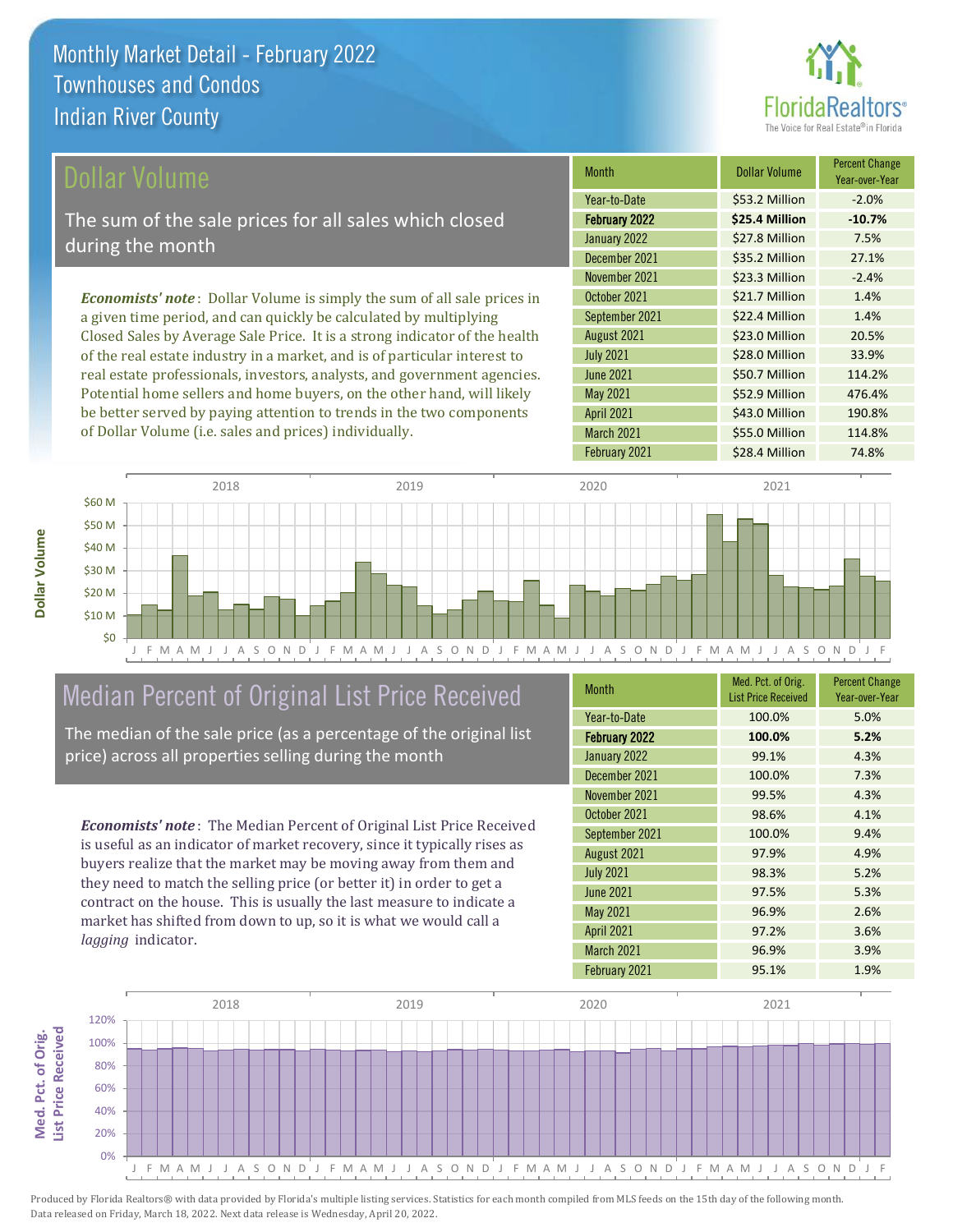

## Median Time to Contract

The median number of days between the listing date and contract date for all Closed Sales during the month

*Economists' note* : Like Time to Sale, Time to Contract is a measure of the length of the home selling process calculated for sales which closed during the month. The difference is that Time to Contract measures the number of days between the initial listing of a property and the signing of the contract which eventually led to the closing of the sale. When the gap between Median Time to Contract and Median Time to Sale grows, it is usually a sign of longer closing times and/or declining numbers of cash sales.

| <b>Month</b>         | <b>Median Time to</b><br>Contract | <b>Percent Change</b><br>Year-over-Year |
|----------------------|-----------------------------------|-----------------------------------------|
| Year-to-Date         | 13 Days                           | $-74.5%$                                |
| <b>February 2022</b> | 15 Days                           | $-73.7%$                                |
| January 2022         | 11 Days                           | $-73.2%$                                |
| December 2021        | 15 Days                           | $-84.5%$                                |
| November 2021        | 16 Days                           | $-82.6%$                                |
| October 2021         | 17 Days                           | $-79.0%$                                |
| September 2021       | 8 Days                            | $-88.9%$                                |
| August 2021          | 16 Days                           | $-80.5%$                                |
| <b>July 2021</b>     | 21 Days                           | $-79.4%$                                |
| <b>June 2021</b>     | 25 Days                           | $-74.5%$                                |
| May 2021             | 25 Days                           | $-44.4%$                                |
| <b>April 2021</b>    | 29 Days                           | $-12.1%$                                |
| March 2021           | 33 Days                           | $-44.1%$                                |
| February 2021        | 57 Days                           | $-31.3%$                                |



### Median Time to Sale

**Median Time to Sale**

**Median Time to Sale** 

**Median Time to** 

**Median Time to** 

The median number of days between the listing date and closing date for all Closed Sales during the month

*Economists' note* : Time to Sale is a measure of the length of the home selling process, calculated as the number of days between the initial listing of a property and the closing of the sale. *Median* Time to Sale is the amount of time the "middle" property selling this month was on the market. That is, 50% of homes selling this month took *less* time to sell, and 50% of homes took *more* time to sell. Median Time to Sale gives a more accurate picture than Average Time to Sale, which can be skewed upward by small numbers of properties taking an abnormally long time to sell.

| <b>Month</b>     | <b>Median Time to Sale</b> | <b>Percent Change</b><br>Year-over-Year |
|------------------|----------------------------|-----------------------------------------|
| Year-to-Date     | 53 Days                    | $-38.4%$                                |
| February 2022    | 51 Days                    | $-45.2%$                                |
| January 2022     | 52 Days                    | $-31.6%$                                |
| December 2021    | 57 Days                    | $-59.6%$                                |
| November 2021    | 57 Days                    | $-56.2%$                                |
| October 2021     | 57 Days                    | $-48.6%$                                |
| September 2021   | 45 Days                    | $-56.7%$                                |
| August 2021      | 57 Days                    | $-54.0%$                                |
| <b>July 2021</b> | 58 Days                    | $-62.1%$                                |
| <b>June 2021</b> | 60 Days                    | $-55.2%$                                |
| May 2021         | 70 Days                    | $-13.6%$                                |
| April 2021       | 74 Days                    | $-15.9%$                                |
| March 2021       | 73 Days                    | $-31.8%$                                |
| February 2021    | 93 Days                    | $-15.5%$                                |
|                  |                            |                                         |

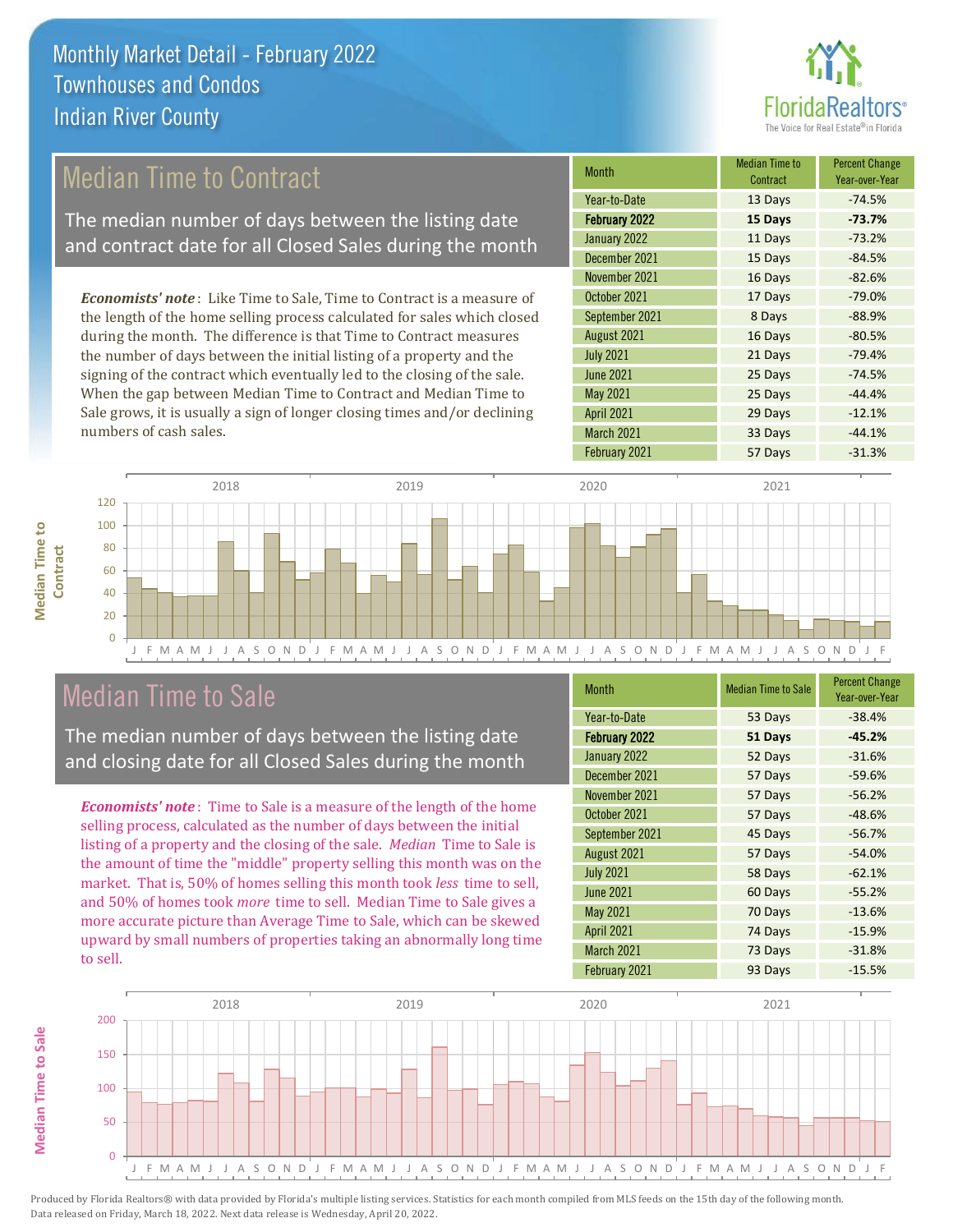

| <b>New Pending Sales</b>                                                      | <b>Month</b>      | <b>New Pending Sales</b> | <b>Percent Change</b><br>Year-over-Year |
|-------------------------------------------------------------------------------|-------------------|--------------------------|-----------------------------------------|
|                                                                               | Year-to-Date      | 192                      | $-38.5%$                                |
| The number of listed properties that went under                               | February 2022     | 92                       | $-39.9%$                                |
| contract during the month                                                     | January 2022      | 100                      | $-37.1%$                                |
|                                                                               | December 2021     | 77                       | $-25.2%$                                |
|                                                                               | November 2021     | 87                       | $-8.4%$                                 |
| <b>Economists' note:</b> Because of the typical length of time it takes for a | October 2021      | 95                       | $-8.7%$                                 |
| sale to close, economists consider Pending Sales to be a decent               | September 2021    | 79                       | $-17.7%$                                |
| indicator of potential future Closed Sales. It is important to bear in        | August 2021       | 96                       | 10.3%                                   |
| mind, however, that not all Pending Sales will be closed successfully.        | <b>July 2021</b>  | 70                       | $-13.6%$                                |
| So, the effectiveness of Pending Sales as a future indicator of Closed        | <b>June 2021</b>  | 86                       | $-7.5%$                                 |
| Sales is susceptible to changes in market conditions such as the              | May 2021          | 125                      | 31.6%                                   |
| availability of financing for homebuyers and the inventory of                 | <b>April 2021</b> | 122                      | 165.2%                                  |



## New Listings

distressed properties for sale.

The number of properties put onto the market during the month

*Economists' note* : New Listings tend to rise in delayed response to increasing prices, so they are often seen as a lagging indicator of market health. As prices rise, potential sellers raise their estimations of value—and in the most recent cycle, rising prices have freed up many potential sellers who were previously underwater on their mortgages. Note that in our calculations, we take care to not include properties that were recently taken off the market and quickly relisted, since these are not really *new* listings.

| <b>Month</b>         | <b>New Listings</b> | <b>Percent Change</b><br>Year-over-Year |
|----------------------|---------------------|-----------------------------------------|
| Year-to-Date         | 174                 | $-35.1%$                                |
| <b>February 2022</b> | 102                 | $-15.7%$                                |
| January 2022         | 72                  | $-51.0%$                                |
| December 2021        | 86                  | 4.9%                                    |
| November 2021        | 73                  | $-25.5%$                                |
| October 2021         | 83                  | $-11.7%$                                |
| September 2021       | 84                  | $-1.2%$                                 |
| August 2021          | 95                  | 37.7%                                   |
| <b>July 2021</b>     | 66                  | $-27.5%$                                |
| <b>June 2021</b>     | 92                  | $-7.1%$                                 |
| May 2021             | 79                  | $-49.7%$                                |
| <b>April 2021</b>    | 124                 | 37.8%                                   |
| March 2021           | 125                 | 11.6%                                   |
| February 2021        | 121                 | 26.0%                                   |

March 2021 165 135.7%



Produced by Florida Realtors® with data provided by Florida's multiple listing services. Statistics for each month compiled from MLS feeds on the 15th day of the following month. Data released on Friday, March 18, 2022. Next data release is Wednesday, April 20, 2022.

**New Listings**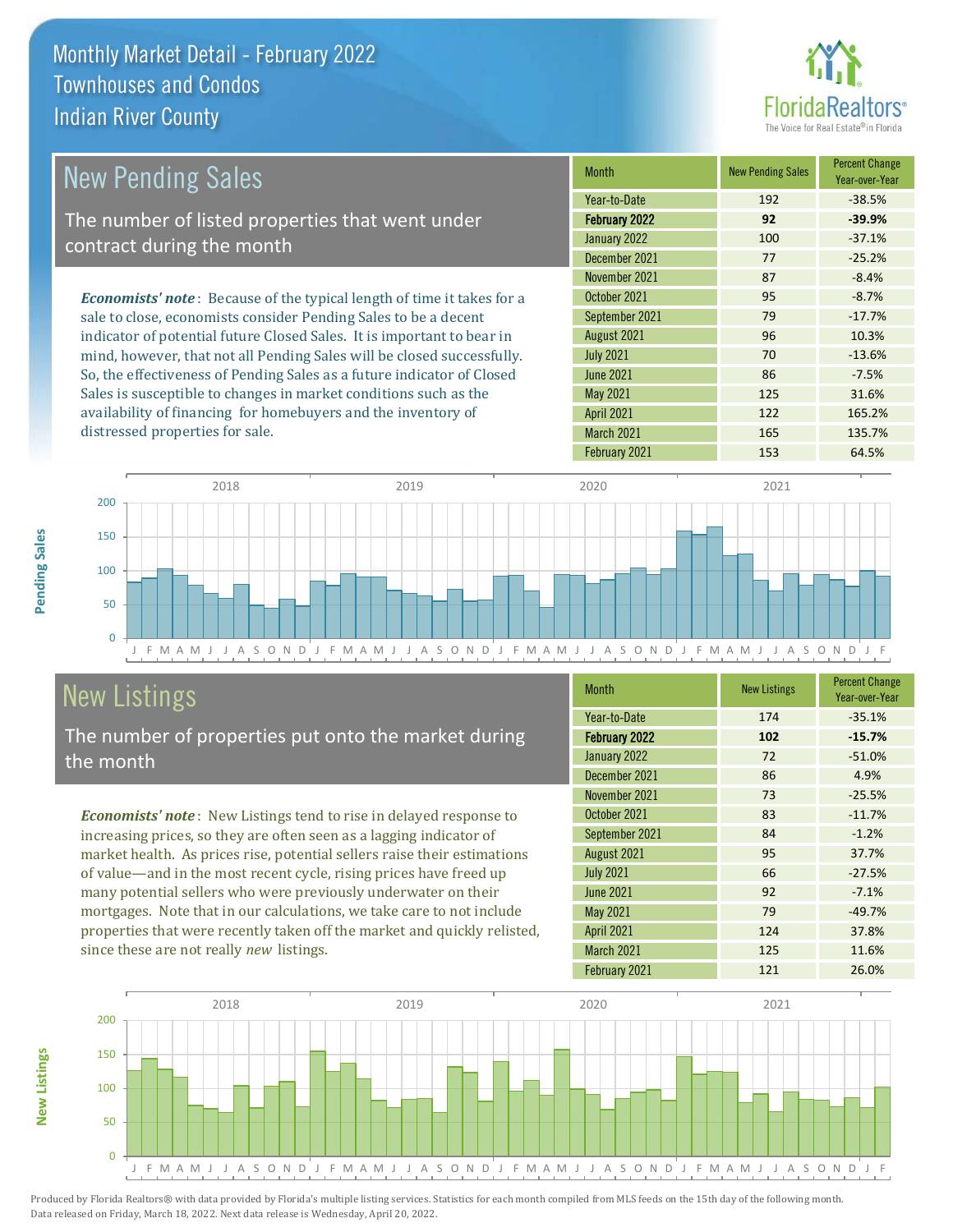

| Inventory (Active Listings)                                                                                                                           | <b>Month</b>      | Inventory | <b>Percent Change</b><br>Year-over-Year |
|-------------------------------------------------------------------------------------------------------------------------------------------------------|-------------------|-----------|-----------------------------------------|
|                                                                                                                                                       | YTD (Monthly Avg) | 88        | $-70.7%$                                |
| The number of property listings active at the end of                                                                                                  | February 2022     | 94        | $-66.2%$                                |
| the month                                                                                                                                             | January 2022      | 82        | $-74.5%$                                |
|                                                                                                                                                       | December 2021     | 107       | $-69.7%$                                |
| <b>Economists' note:</b> There are a number of ways to define and calculate<br>Invantory, Our mathod is to simply count the number of active listings | November 2021     | 105       | $-72.9%$                                |
|                                                                                                                                                       | October 2021      | 113       | $-71.0%$                                |
|                                                                                                                                                       | September 2021    | 130       | $-67.7%$                                |

Inventory. Our method is to simply count the number of active listings on the last day of the month, and hold this number to compare with the same month the following year. Inventory rises when New Listings are outpacing the number of listings that go off-market (regardless of whether they actually sell). Likewise, it falls when New Listings aren't keeping up with the rate at which homes are going off-market.

| <b>IVIOHHH</b>           | <b>HIVEHLOLY</b> | Year-over-Year |
|--------------------------|------------------|----------------|
| <b>YTD (Monthly Avg)</b> | 88               | $-70.7%$       |
| February 2022            | 94               | $-66.2%$       |
| January 2022             | 82               | $-74.5%$       |
| December 2021            | 107              | $-69.7%$       |
| November 2021            | 105              | $-72.9%$       |
| October 2021             | 113              | $-71.0%$       |
| September 2021           | 130              | $-67.7%$       |
| August 2021              | 123              | $-71.0%$       |
| <b>July 2021</b>         | 125              | $-74.4%$       |
| <b>June 2021</b>         | 136              | $-73.2%$       |
| May 2021                 | 144              | $-74.5%$       |
| <b>April 2021</b>        | 190              | $-66.0%$       |
| March 2021               | 216              | $-60.3%$       |
| February 2021            | 278              | $-47.2%$       |



## Months Supply of Inventory

An estimate of the number of months it will take to deplete the current Inventory given recent sales rates

*Economists' note* : MSI is a useful indicator of market conditions. The benchmark for a balanced market (favoring neither buyer nor seller) is 5.5 months of inventory. Anything higher is traditionally a buyers' market, and anything lower is a sellers' market. There is no single accepted way of calculating MSI. A common method is to divide current Inventory by the most recent month's Closed Sales count, but this count is a usually poor predictor of future Closed Sales due to seasonal cycles. To eliminate seasonal effects, we use the 12-month average of monthly Closed Sales instead.

| <b>Month</b>             | <b>Months Supply</b> | <b>Percent Change</b><br>Year-over-Year |
|--------------------------|----------------------|-----------------------------------------|
| <b>YTD (Monthly Avg)</b> | 0.9                  | $-75.7%$                                |
| February 2022            | 1.0                  | $-69.7%$                                |
| January 2022             | 0.8                  | $-80.0%$                                |
| December 2021            | 1.0                  | $-77.8%$                                |
| November 2021            | 1.0                  | $-80.8%$                                |
| October 2021             | 1.1                  | $-79.2%$                                |
| September 2021           | 1.2                  | $-79.3%$                                |
| August 2021              | 1.1                  | $-82.8%$                                |
| <b>July 2021</b>         | 1.2                  | $-83.8%$                                |
| <b>June 2021</b>         | 1.3                  | $-83.1%$                                |
| <b>May 2021</b>          | 1.4                  | $-83.9%$                                |
| April 2021               | 2.0                  | $-75.3%$                                |
| March 2021               | 2.4                  | $-68.0%$                                |
| February 2021            | 3.3                  | $-56.0%$                                |



Produced by Florida Realtors® with data provided by Florida's multiple listing services. Statistics for each month compiled from MLS feeds on the 15th day of the following month. Data released on Friday, March 18, 2022. Next data release is Wednesday, April 20, 2022.

**Months Supply of** 

Months Supply of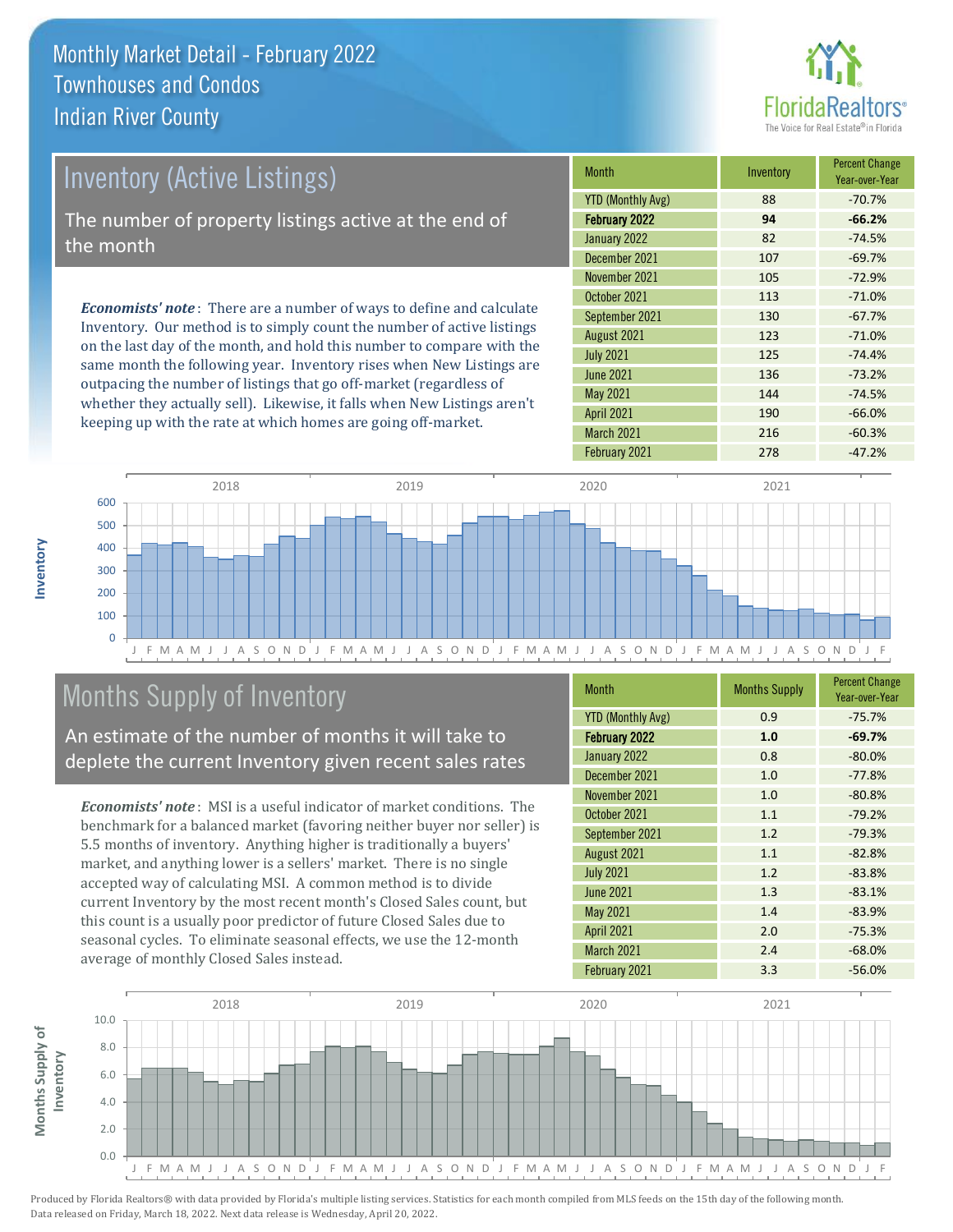

## Closed Sales by Sale Price

The number of sales transactions which closed during the month

*Economists' note:* Closed Sales are one of the simplest—yet most important—indicators for the residential real estate market. When comparing Closed Sales across markets of different sizes, we recommend comparing the percent changes in sales rather than the number of sales. Closed Sales (and many other market metrics) are affected by seasonal cycles, so actual trends are more accurately represented by year-over-year changes (i.e. comparing a month's sales to the amount of sales in the same month in the previous year), rather than changes from one month to the next.

| Sale Price            | <b>Closed Sales</b> | <b>Percent Change</b><br>Year-over-Year |
|-----------------------|---------------------|-----------------------------------------|
| Less than \$50,000    | 0                   | N/A                                     |
| \$50,000 - \$99,999   | 3                   | $-82.4%$                                |
| $$100,000 - $149,999$ | 13                  | $-59.4%$                                |
| $$150,000 - $199,999$ | 14                  | $-33.3%$                                |
| $$200,000 - $249,999$ | 12                  | 71.4%                                   |
| \$250,000 - \$299,999 | 13                  | 116.7%                                  |
| \$300,000 - \$399,999 | $\overline{7}$      | 75.0%                                   |
| \$400,000 - \$599,999 | $\overline{7}$      | $-12.5%$                                |
| \$600,000 - \$999,999 | 5                   | $-16.7%$                                |
| \$1,000,000 or more   | 3                   | $-40.0%$                                |



# Median Time to Contract by Sale Price

The median number of days between the listing date and contract date for all Closed Sales during the month

*Economists' note* : Like Time to Sale, Time to Contract is a measure of the length of the home selling process calculated for sales which closed during the month. The difference is that Time to Contract measures the number of days between the initial listing of a property and the signing of the contract which eventually led to the closing of the sale. When the gap between Median Time to Contract and Median Time to Sale grows, it is usually a sign of longer closing times and/or declining numbers of cash sales.

| <b>Sale Price</b>     | <b>Median Time to</b><br>Contract | <b>Percent Change</b><br>Year-over-Year |
|-----------------------|-----------------------------------|-----------------------------------------|
| Less than \$50,000    | (No Sales)                        | N/A                                     |
| $$50,000 - $99,999$   | 3 Days                            | $-95.1%$                                |
| $$100,000 - $149,999$ | 14 Days                           | $-80.3%$                                |
| $$150,000 - $199,999$ | 13 Days                           | 30.0%                                   |
| \$200,000 - \$249,999 | 11 Days                           | $-89.3%$                                |
| \$250,000 - \$299,999 | 8 Days                            | $-33.3%$                                |
| \$300,000 - \$399,999 | 24 Days                           | $-67.1%$                                |
| \$400,000 - \$599,999 | 58 Days                           | $-4.9%$                                 |
| \$600,000 - \$999,999 | 17 Days                           | $-80.9%$                                |
| \$1,000,000 or more   | 10 Days                           | $-86.7%$                                |



Produced by Florida Realtors® with data provided by Florida's multiple listing services. Statistics for each month compiled from MLS feeds on the 15th day of the following month. Data released on Friday, March 18, 2022. Next data release is Wednesday, April 20, 2022.

**Median Time to Contract**

**Median Time to Contract**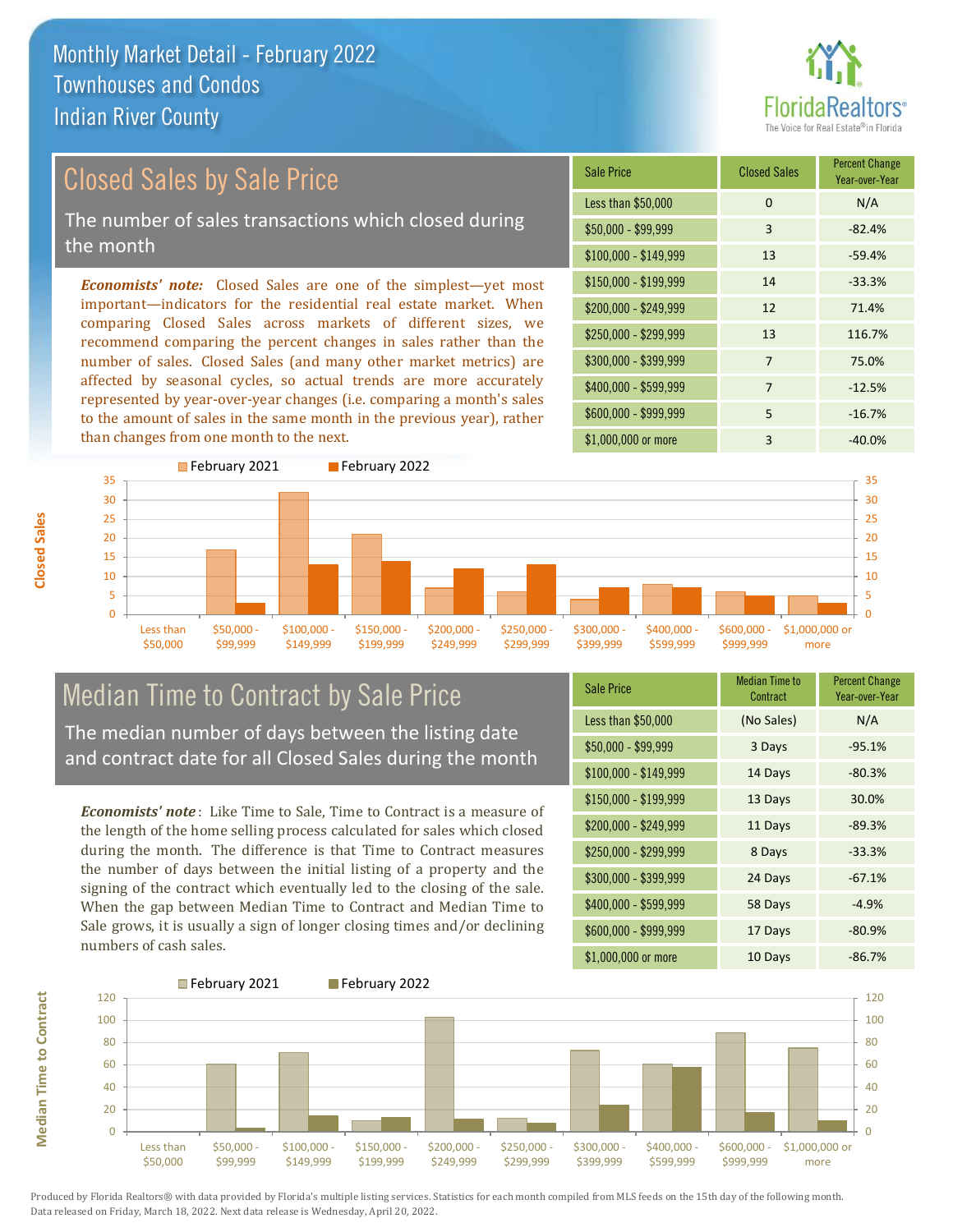

# New Listings by Initial Listing Price

The number of properties put onto the market during the month

*Economists' note:* New Listings tend to rise in delayed response to increasing prices, so they are often seen as a lagging indicator of market health. As prices rise, potential sellers raise their estimations of value—and in the most recent cycle, rising prices have freed up many potential sellers who were previously underwater on their mortgages. Note that in our calculations, we take care to not include properties that were recently taken off the market and quickly relisted, since these are not really *new* listings.





## Inventory by Current Listing Price The number of property listings active at the end of the month

*Economists' note* : There are a number of ways to define and calculate Inventory. Our method is to simply count the number of active listings on the last day of the month, and hold this number to compare with the same month the following year. Inventory rises when New Listings are outpacing the number of listings that go off-market (regardless of whether they actually sell). Likewise, it falls when New Listings aren't keeping up with the rate at which homes are going off-market.

| <b>Current Listing Price</b> | Inventory      | <b>Percent Change</b><br>Year-over-Year |
|------------------------------|----------------|-----------------------------------------|
| Less than \$50,000           | 0              | N/A                                     |
| $$50,000 - $99,999$          | $\mathbf{1}$   | $-97.0%$                                |
| $$100,000 - $149,999$        | 7              | $-86.0%$                                |
| $$150,000 - $199,999$        | 13             | $-58.1%$                                |
| $$200,000 - $249,999$        | 9              | $-55.0%$                                |
| \$250,000 - \$299,999        | 8              | $-61.9%$                                |
| \$300,000 - \$399,999        | 13             | $-56.7%$                                |
| \$400,000 - \$599,999        | 11             | $-54.2%$                                |
| \$600,000 - \$999,999        | $\overline{7}$ | $-73.1%$                                |
| \$1,000,000 or more          | 25             | $-41.9%$                                |



Produced by Florida Realtors® with data provided by Florida's multiple listing services. Statistics for each month compiled from MLS feeds on the 15th day of the following month. Data released on Friday, March 18, 2022. Next data release is Wednesday, April 20, 2022.

**Inventory**